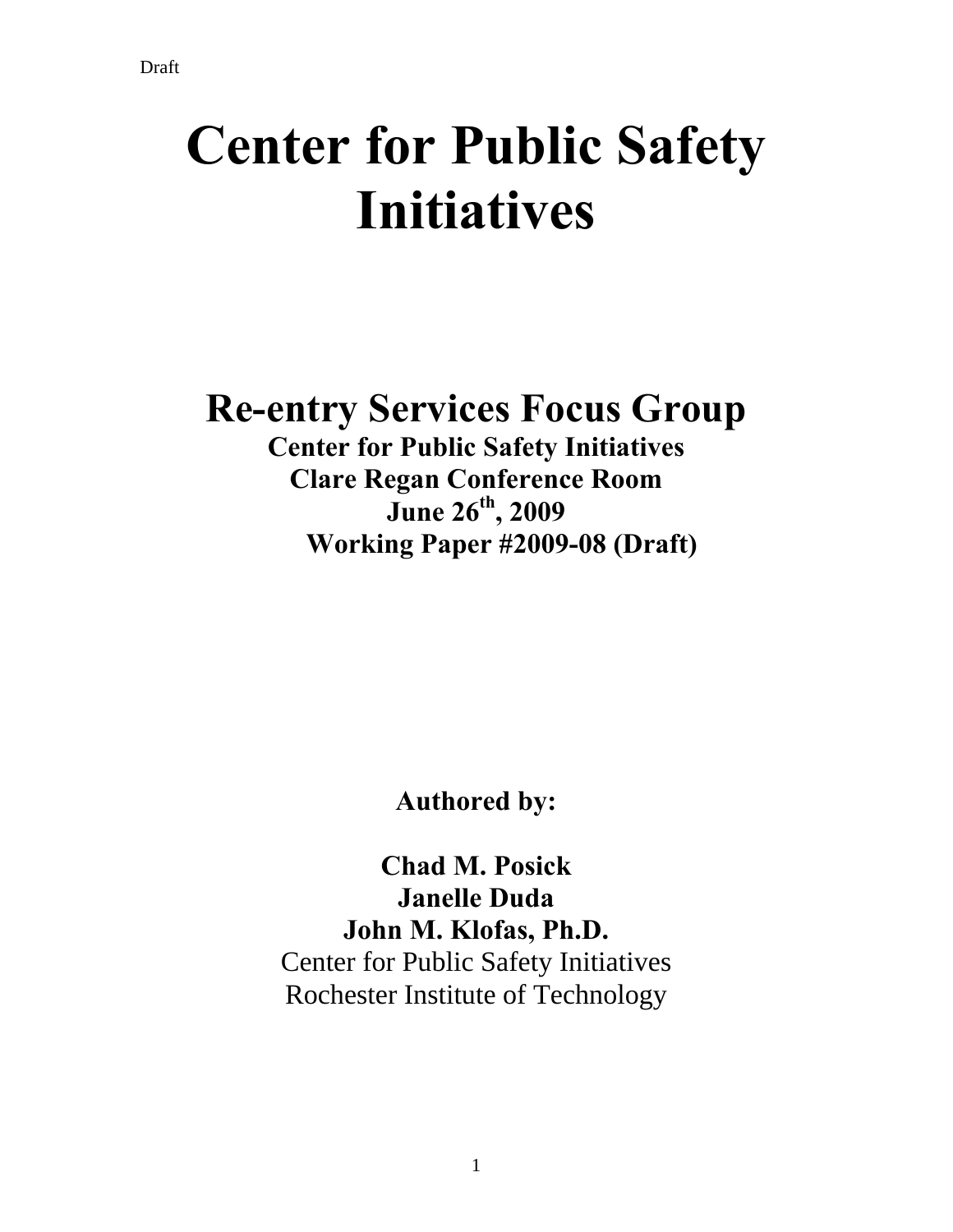#### Working Paper #126

#### Re-entry Focus Group June 26, 2009 RIT, Center for Public Safety Initiatives

#### **Introduction**

The Center for Public Safety Initiatives (CPSI) has a continuing interest in prisoner reentry and implications of it for the Greater Rochester Area. For this, the second working paper on the subject of reentry CPSI held a focus group with people actively involved in prisoner reentry in the Rochester area. The focus group lasted for over 21/2 hours. The discussion was wide ranging but we were particularly interested in the practical problems connected to reentry at the local level and how delivery of services might be improved. By the end of the focus group it was clear that it would be beneficial to the community to establish a policy group that could regularly identify and address reentry related problems.

#### **Methodology**

A group of approximately six service providers met at RIT's Center for Public Safety Initiatives Clare Regan Conference Room with faculty and staff from the Criminal Justice Department. Hand written notes were taken by two staff members of CPSI capturing the discussion of participants. The conversation was facilitated by Dr. John Klofas, Professor and Chair of the Criminal Justice Department and Director of the Center for Public Safety Initiatives (CPSI). The group was co-facilitated by Chad Posick, Project Coordinator of CPSI. The discussion lasted approximately two and a half hours. This working paper is a product of the notes from the focus group and recommendations offered by CPSI.

#### **Overview**

According to the panel, 1,200-1,500 parolees are released to Monroe County each year and of those, an estimated 1,000 are released to the City of Rochester. There was a consensus amongst the group that the re-entry clients almost all want services; and very few would ever refuse services. Particularly, they are interested in receiving short term, concrete services such as a place to live, money for food, etc. Around 95% of prison releasees are on parole, the largest service provider for individuals released from prison or jail. Only about 5% of inmates max out, but a high number of them need intense services. A number of organizations will still provide them with the same services as those who are on parole, but there is no incentive for those who max out to continue services if the decide not to. The group felt that sometimes this is problematic because these are likely to be the clients who need the most intensive services.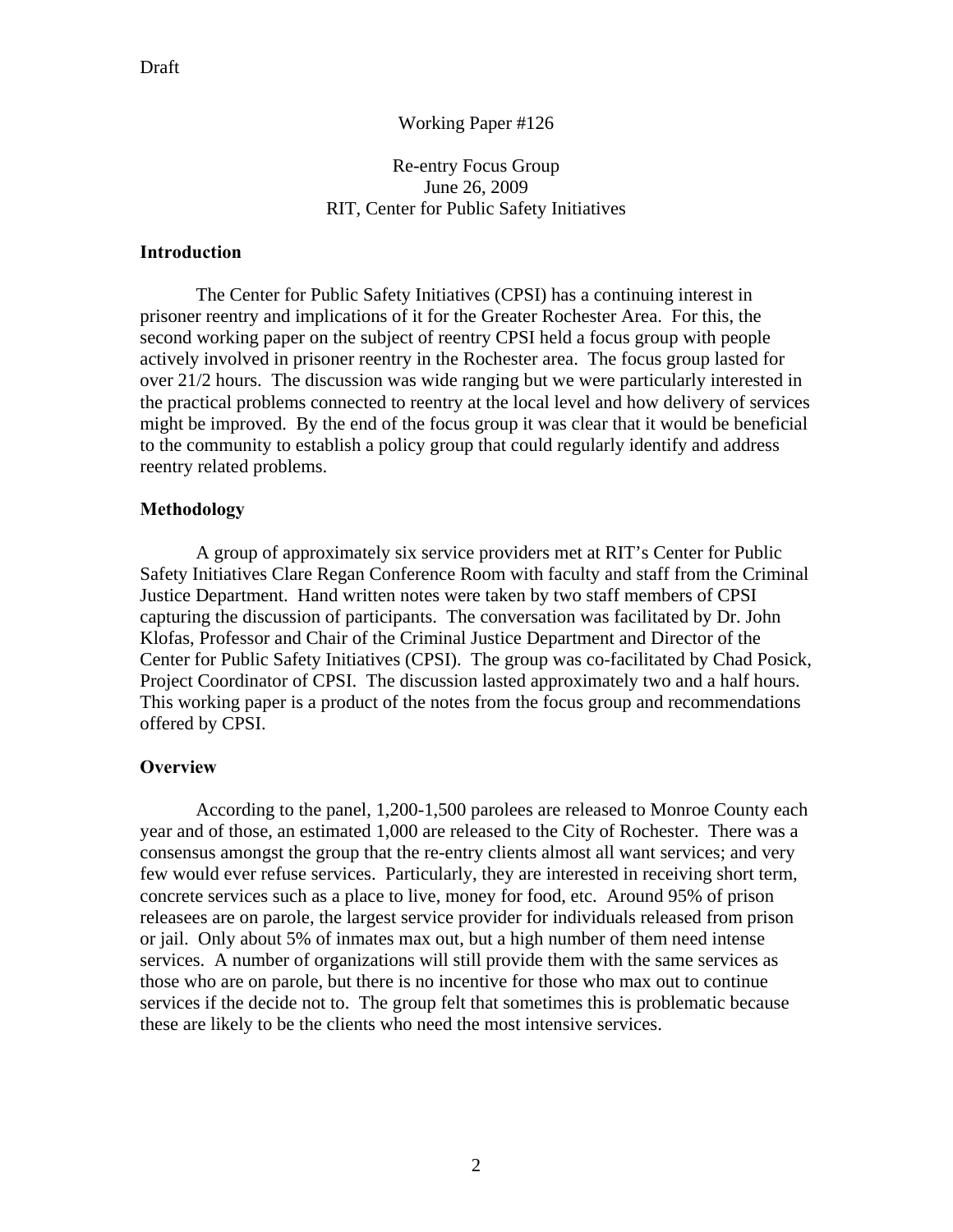## Draft

## **Monroe County Reentry Taskforce**

There is one organization in the City, Catholic Family Center (CFC) that works predominantly with the re-entry population. Because of this, the organization is equipped and well connected with the vital services (i.e. DHS, employment agencies, mental health centers, and housing services). There were a number of times during the conversation that this organization had a different way of obtaining services due to its continue relationships with various providers. Representatives reported that when dealing with DHS it has more success due to its relationship with it; it seems to have circumvented the system. For example, the inmates in re-entry at Orleans already are applying for DHS services while still incarcerated in order to allow for a smooth process for their clients.

 At this organization, everybody who receives services gets a caseworker. Currently there are 16-18 cases per caseworker. Once the case is stabilized (job, housing, etc.) then it is shifted to maintenance where one worker is in charge of all the cases; however these clients are still eligible for wraparound services (funded through DCJS).

#### **Housing**

When the panel was asked about the top services needed for re-entry clients, the first response was housing. Housing is thought to be a considerable problem for a number of reasons:

- For one, there are issues with certain housing agencies. For instance, some housing agencies try to do more than just provide a bed and food (i.e. enforce curfew, enforce food rules) without having any experience in providing certain services. These organizations appear to be less effective by widening their scope than if they were to only provide housing.
- Another issue with housing is that it is very difficult to obtain grants for a shelter. With a lack of funding, the number of shelters available is far below the actual need in this community. There was a bit of disagreement among the panel on how many beds are needed, but there was strong agreement that we currently have about 100 beds available which is short at least 400-500 beds to serve a population around 600 that needs immediate housing.
- A third issue is that there are no housing services used that are outside of the city. When asked if there were housing services outside if the City, the panel stated, "No way!" There was mention of previous housing facility in a rural area that worked with parolees and included them working on a farm which the panel felt to be a successful model.
- The only identified population that has more housing needs than others were those who had maxed out. Housing was thought to be more difficult to find for them. Often times sending someone to Salvation Army, VOA, or House of Mercy would be the only option. These are not the best options because there issues with these places, such as being around illegal activities. About 2-3 parolees go to Open Door each month. Open Door is not so forthcoming with information which makes it difficult for parole officers to obtain information on their client. Francis Center is the place where sex offenders are sent.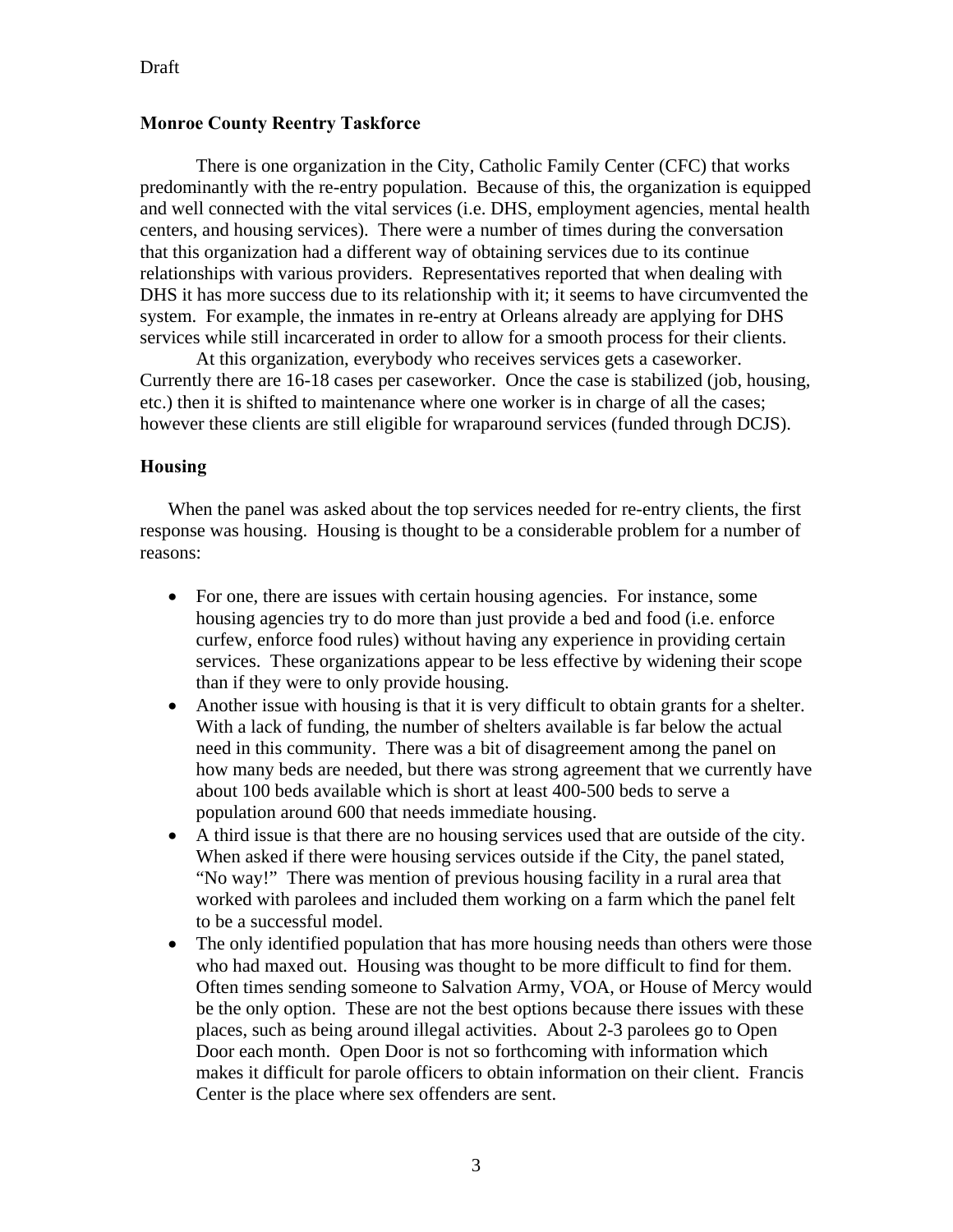- There is a strong need for transitional housing that provides services for the clients.
- Housing there is no money to pay for it, it simply postpones the problem when sent to a shelter; trying to find housing that fits within DHS amount; often times can end up in unsafe environment – where had d.v incident before
- Housing for county jail younger population, very active population- more gang more drugs; just immature, going back out to same neighborhoods

# **DHS Processes**

The Department of Human Services (DHS) works directly with a number of parolees. One of the first things one of the panelists made clear is that DHS outwardly denies 75% of applicants from the general population. This would certainly be higher among the high-risk population being released from jail or prison. Some of the issues with DHS include:

- DHS will not pay cash for security deposits, so instead will give a landlord tenant agreement only. However, there appears to be some de facto racism with this process because there is a small number of places which will take this form of a deposit and they are located in the poorest most crime ridden areas of the city.
- DHS works in a very difficult way; it is hard to get benefits the first time around. One person stated, "Part of the process is to get denied at least the first time."
- Sometimes ex-offenders were receiving benefits prior to going to prison, but then they get sanctioned by DHS and cannot receive services when they are released (which is illegal).
- There is a 45 day waiting period for any applicants to receive any assistance.
- Eligibility is a major issue, usually the ex-offenders will easily pass the lack of resources piece, but it is in the employability and chemical dependency piece which is difficult. If they do not file through CFC, then they wait 1-2 weeks to see someone and then if they are considered employable, then have to go through a list of onerous requirements before receiving benefits. For example, need to do 20 job searches at places that are hiring in addition to other onerous tasks.
- Obtaining legal documentation (i.e. birth certificates) is costly for the clients; sometimes the are expected to pay fees for documentation when by law they are not supposed to be.

# **Drug Addiction and Substance Abuse**

When it came to chemical dependency, there was a conversation regarding it being a lifestyle versus addiction issue. One panelist felt that only about 25% of their clients have an addiction that is a problem that is driving their criminal activity. It was felt by this panelist that though other clients may be using drugs, it did not drive their crime. This panelist felt that the substance abuse issue was somewhat overstated and a focus on those issues would ultimately undermine underlying causes of criminal activity on the part of the reentering individuals.

 Although the substance abuse issue may be overstated and there was a strong consensus that when you delve into addiction there is a number of underlying issues that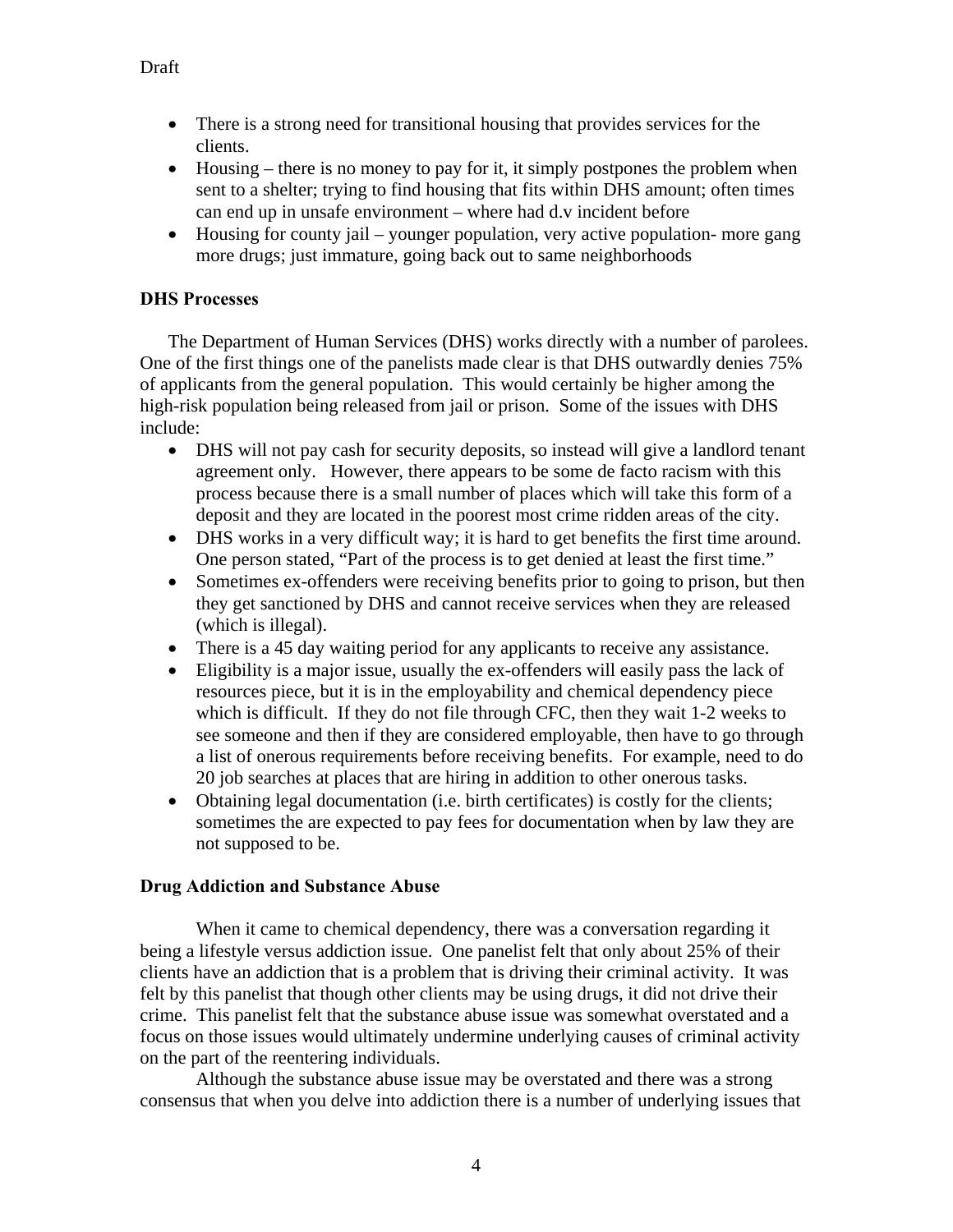need to be addressed, substance abuse, when it exists, needs to be taken seriously. The treatment in prison was thought to be inadequate for a number of reasons, such as fellow inmates teaching the courses. It was felt that those with serious addiction issues need to receive better treatment.

 The panel recognized that there are a number of underlying issues (i.e. trauma) that must be treated either before or during the drug treatment. It was felt that the Department of Corrections believes that if someone is treated for drug addiction, then the remainder of the problems will disappear, when the drug addiction is truly a symptom of the problem, not the problem itself.

 When asked about payment for drug treatment, it was believed by the panel that Medicaid pays for a vast majority of the treatment. The parolees are likely to receive Medicaid benefits, so as long as they receive treatment at a facility that accepts Medicaid. The panel felt that in their experience, if a parolee was trying to get Medicaid for treatment, they most likely would receive the aid. Most likely, they would be turned down at least once in the process. However, if there is a history of substance abuse, then DHS will require a case act, which can make the process lengthier.

 Issues with parole conditions came up with drug treatment as well. Some of the panelists felt that often times drug treatment is a condition of parole when it is not necessary. This requirement was therefore only another of several arbitrary conditions that ultimately leads to parole failure. This comes back to the 25% in which the addiction is driving their crime.

There was a consensus that there is no inpatient detox facility in Monroe County. This is a problem according to the panel. There are inpatient detox facilities in other areas outside of the County and there is one inpatient detox in the city, but it does not accept Medicaid (both inaccessible by parolees). There are all sorts of insurance problems, such as Medicaid not sending people out of county for inpatient. There used to be entry to care which "was a real good thing. A good alternative to jail." But that is now no longer in use. An individual on the panel explained, "You get a parolee who you find is slipping and needs detox *now*. But because you have no place to send him now, you need to lock him up. A positive urinalysis kicks everything else – if he had a job, he loses it, if he had a place, he loses it, …"

 It was thought by some of the panel that drugs may not have been what made the client commit crimes, but it is what is now making him violate parole. The comment was made that we will spend \$35,000 to keep the client in prison when treatment would be much cheaper and likely to be more effective.

#### **Mental Health Issues**

 The panel felt that there were a number of mental health problems with this population, yet not adequate services. Some of the issues with the services included: the stigma attached to diagnosis (which is necessary to receive services), the mental issues are complicated ("you are not dealing with a straight schizophrenic"), the people who have these problems are not good at negotiating these systems especially with an added mental health disorder, the level is trauma is so high within this population, find a high number of women survivors of sexual abuse who are living their lives of crime in response to the trauma, a high number of women seen with mental health issues, and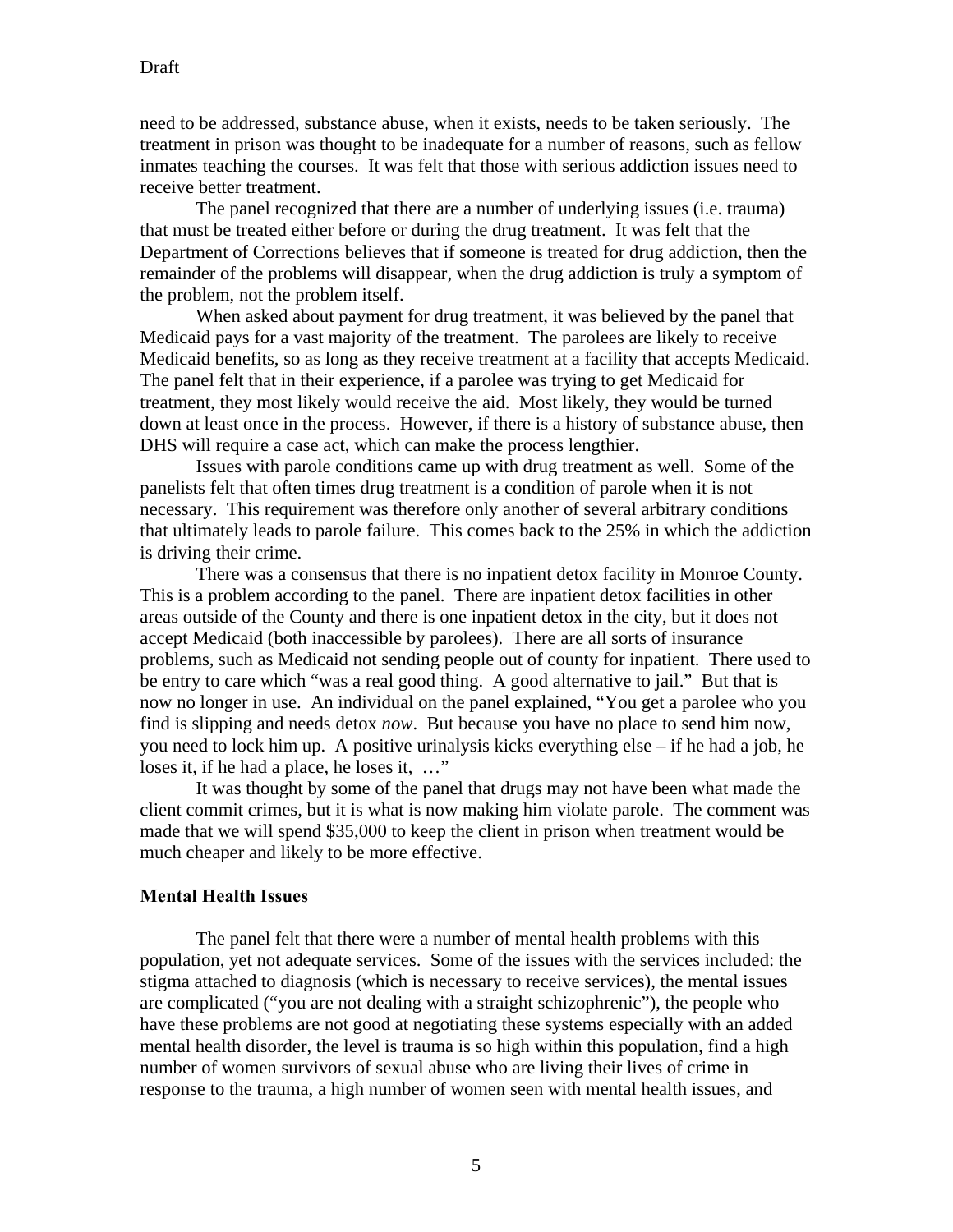competition for services (i.e. plenty of non-criminals with mental health issues that need services).

 While persons with mental health issues are incarcerated it was felt by some of the panel that those inmates are not successfully receiving services. For example, because the mental health issues may be so difficult to deal with, the inmate is sent to solitary confinement (SHU) instead of receiving treatment. It was felt that the state is ambivalent with this difficult population, so then our approach to the problem is ambivalent, which is not helpful.

 Developmental disabilities are a big issue in the prison system. The panel agreed that the system doesn't do well in these areas as far as providing the appropriate services.

Single point of access (SPOA) was viewed by some panelists as a positive thing.

## **Parole**

 The panel felt that there were a number of issues with the conditions of parole. It was felt by some on the panel that it is easier for a parole officer to violate a parolee than to take the risk. The panel believed that when a number of the parolees are violated, they are often violated for reasons that are not so important or even related to the crime committed by the individual. The most common reason for a client to be violated is for absconding (dirty urine, not reporting).

Some issues with Parole included:

- Arbitrary conditions (curfew, apply the same fix to different problems)
- Takes months to get approved for a condition to be removed
- Err on the side of restrictions
- System should be a reward system (It was believed by some members of the panel that the evidence behind a reward system is strong and that it should be in use with the parolees)
- Clients completely cut off once parole ends
- Should be supervising according to risk (some are genuinely risky)
- A few specific cases were discussed in regards to the negative impact that the conditions had on a parolee getting a job and engaging in normal social activities.

#### **Education**

 Receiving a GED was seen as an important piece to the parolees' success by the panel. In fact, the panel felt that most of the clients would like an education. Some issues with the current programs included: transportation, environment, and overall quality of the program. One program that no longer is around was discussed by the panel. The Stage program at MCC was effective because it placed the parolees in a population with college kids showing them what they could attain if they successfully received their GED.

 Vocational programs within the prison system were viewed as outdated by the entire panel. DOCS offers a large number of vocational programs for the inmates, but because of them being so outdated, they are not useful when the inmate gets released. The vocational programs are run through NCCER. Some of the individuals on the panel wondered why not use SUNY, bricklayers, or BOCES instead?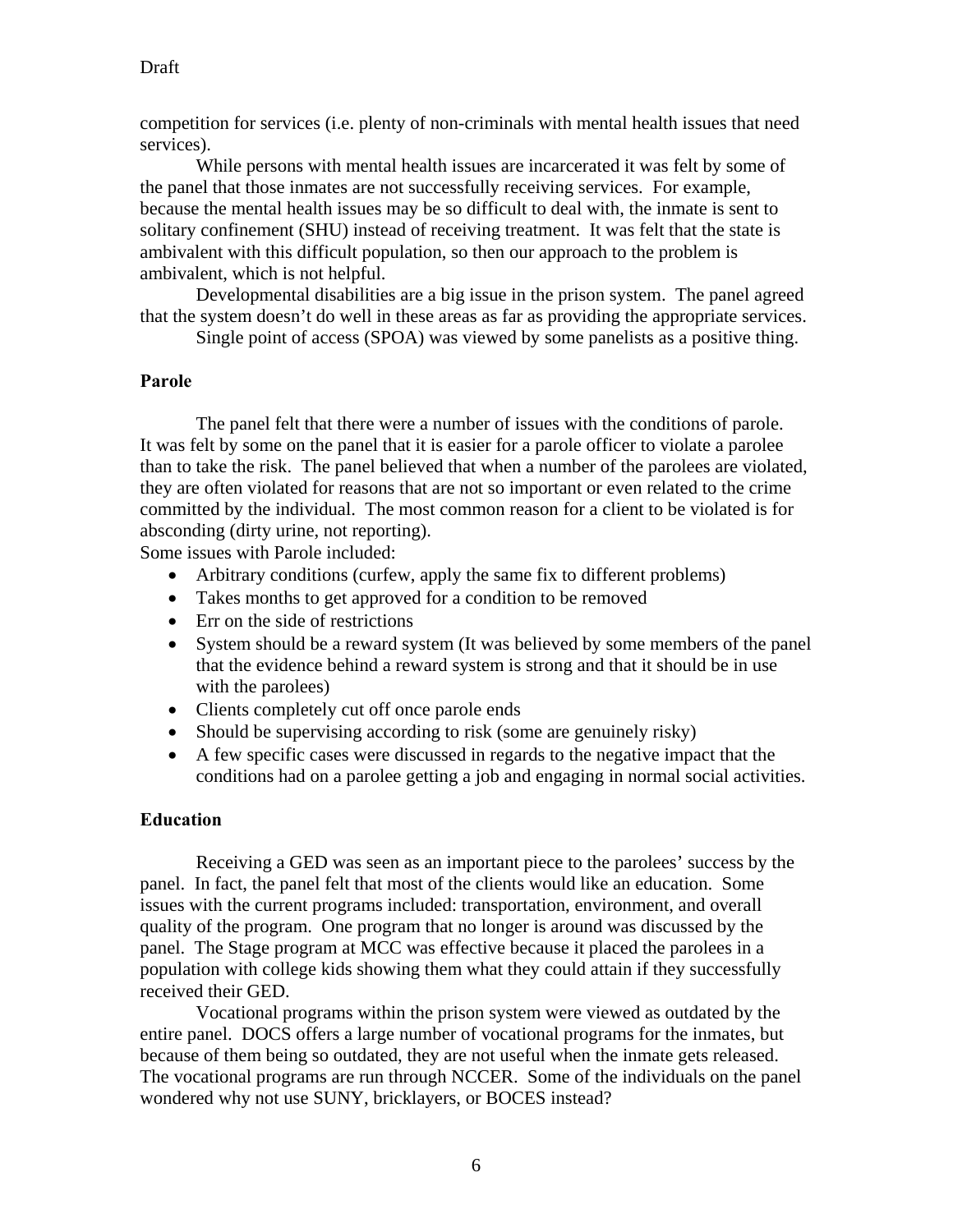#### Draft

#### **Employment**

 There was consensus among the panel that of those who were released from prison, about half are employable. When asked what agencies are used to help their clients find jobs, some of the agencies included: Career Start (through DSS), JPC, Hope Initiatives, Wax Network, Rochester Landscape Technicians, and some use temp agencies (temp agencies are a last resort because it can mess up DSS benefits). No member of the panel could recall a client receiving employment through RochesterWorks. The panel felt the Rochester Works was generally unprepared to deal with the extensive needs of reentry clients. For them to be successful either dedicated caseworkers would be needed or a broader sensitivity to the needs of these clients would be necessary. There are a few large companies, such as Wal-mart, Wegmans, and Price-Rite that have hired large numbers of parolees.

 The panel noted that there are few industrial and construction companies hiring which really hurts their clients. It was noted by a few panelists that there a number of manufacturing jobs in Victor, but it is out of the County (inaccessible to parolees) and there is a problem with transportation.

 One agency was so successful with Career Start that one third of their clients who were employable last year were hired through Career Start. Career Start is particularly beneficial because they only refer jobs that are above minimum wage and include benefits.

 A number of the clients have never seen a computer, ATM, etc. which only demonstrates more the need for case management and employment training. Likewise, several individuals are not capable of receiving a GED and it is unlikely that they ever will be. These individuals need to receive training as well and receive some gainful employment if they are to be successful.

 It was noted that there are no subsidized employment shops around other than the availability of TEAP (Training and Employment Assistance Program) funds. TEAP will reimburse the employers and it is available to all. However, it was felt by some members of the panel that you need to know somebody to receive the benefits.

 The major suggestion from the group was to offer more subsidized employment opportunities to those reentering the community. This helps individuals obtain short term employment to help with costs of reentry, provide them with an option of legitimate work instead of illegal employment and assists in building a resume for continuing work. Currently, subsidized work is needed and not provided to the extent necessary.

#### **Family Re-unification**

 Some of the issues mentioned included: the elimination of trailer visits, lack of visiting hours in medium facilities during the week, and DOCS acknowledging the importance of family ties but not specifically supporting this stance. The panel felt that the families were being punished for a crime they did not commit. DOCS and public need to be educated on the importance of reunification for reducing recidivism, promoting positive behavior and health, and treating people respectfully.